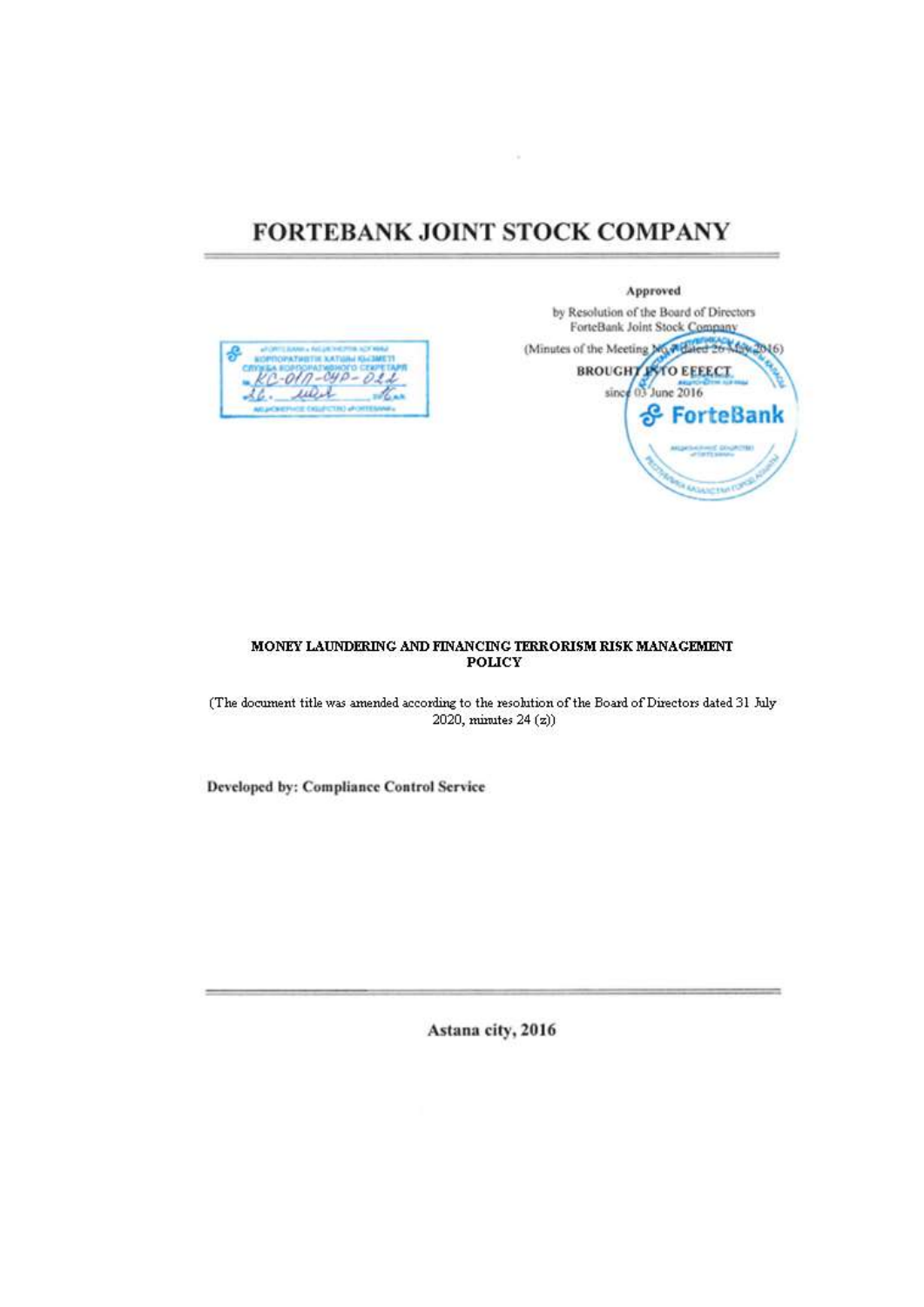This Money Laundering and Financing of Terrorism Risk Management Policy (hereinafter the "Policy") has been developed in order to ensure proper execution of Anti-Money Laundering and Combating the Financing of Terrorism Act of the Republic of Kazakhstan (hereinafter the "Act"), international conventions and treaties ratified by Republic of Kazakhstan, and with due account for recommendations of Financial Action Task Force on Money Laundering (FATF).

*(Amended as per the Resolution of the Board of Directors dated October 29, 2018, Minutes No.28) (Preamble was amended as per the Resolution of the Board of Directors dated July 31, 2020, Minutes No.24 (z))*

### **Clause 1. General**

- 1. The purpose of this Policy is to protect business reputation and establish an internal control system at ForteBank JSC (hereinafter the "Bank") for prevention of the Bank and its employees from being involved in banking and other operations related to legalization (laundering) of illegally gained income and/or financing of terrorism.
- 2. All provisions of this Policy shall apply to subsidiaries of the Bank in terms applicable to the specific nature of their activities, including those subsidiaries of the Bank resolutions on activities whereof fall within the competence of the General Meeting of Bank Shareholders, upon respective resolution of the General Meeting of Bank Shareholders thereon.
- 3. This Policy uses the following terms and symbols:
	- 1) **group system of ML/FT and compliance risk management** a combination of the processes of the Bank and its subsidiaries based on mutual cooperation of the Bank and its subsidiaries aimed at improving and supporting the high level of compliance with the requirements of applicable law and internal documents regulating the matters of managing compliance risk and ML/FT risk;

*(The sub-paragraph was added as per the Resolution of the Board of Directors dated July 31, 2020, Minutes No.24 (z))*

- 1-1) **customer** a legal entity or an individual obtaining services of the Bank;
- 2) **legalization (laundering) of illegally gained income** putting of illegally gained money and (or) other property into legal circulation through transactions constituting conversion or transfer of property representing proceeds from criminal violation, concealment of its true nature, source, location, disposition, movement, rights to property or its ownership, where known that such property represents the proceeds from criminal violation, as well as possession and use of this property, or mediation in legalization of illegally gained money and (or) other property;
- 3) **ML/FT –** legalization (laundering) of illegally gained income, and financing of terrorism;
- 4) **AML/CFT –** anti-money laundering, and combating the financing of terrorism;
- 4-1) **ML/FT risk management** a set of measures implemented by the Bank aimed at identifying, assessing and monitoring ML/FT risks, as well as minimizing them (in regards to the customers and the transactions performed by the customers);

## *(The sub-paragraph was added as per the Resolution of the Board of Directors dated July 31, 2020, Minutes No.24 (z))*

5) **financing of terrorism** – provision or collection of money and (or) other property, rights to property, or property benefits, as well as granting, exchange, donation, charity support, provision of information and other kinds of services, or provision of financial services to an individual or a group of persons, or an entity, by a person being aware beforehand of the terrorist nature of their activities or that the property granted, information, financial and other kinds of services provided would be used to carry out terrorist activity or support a terrorist group, terrorist organization, illegal paramilitary forces;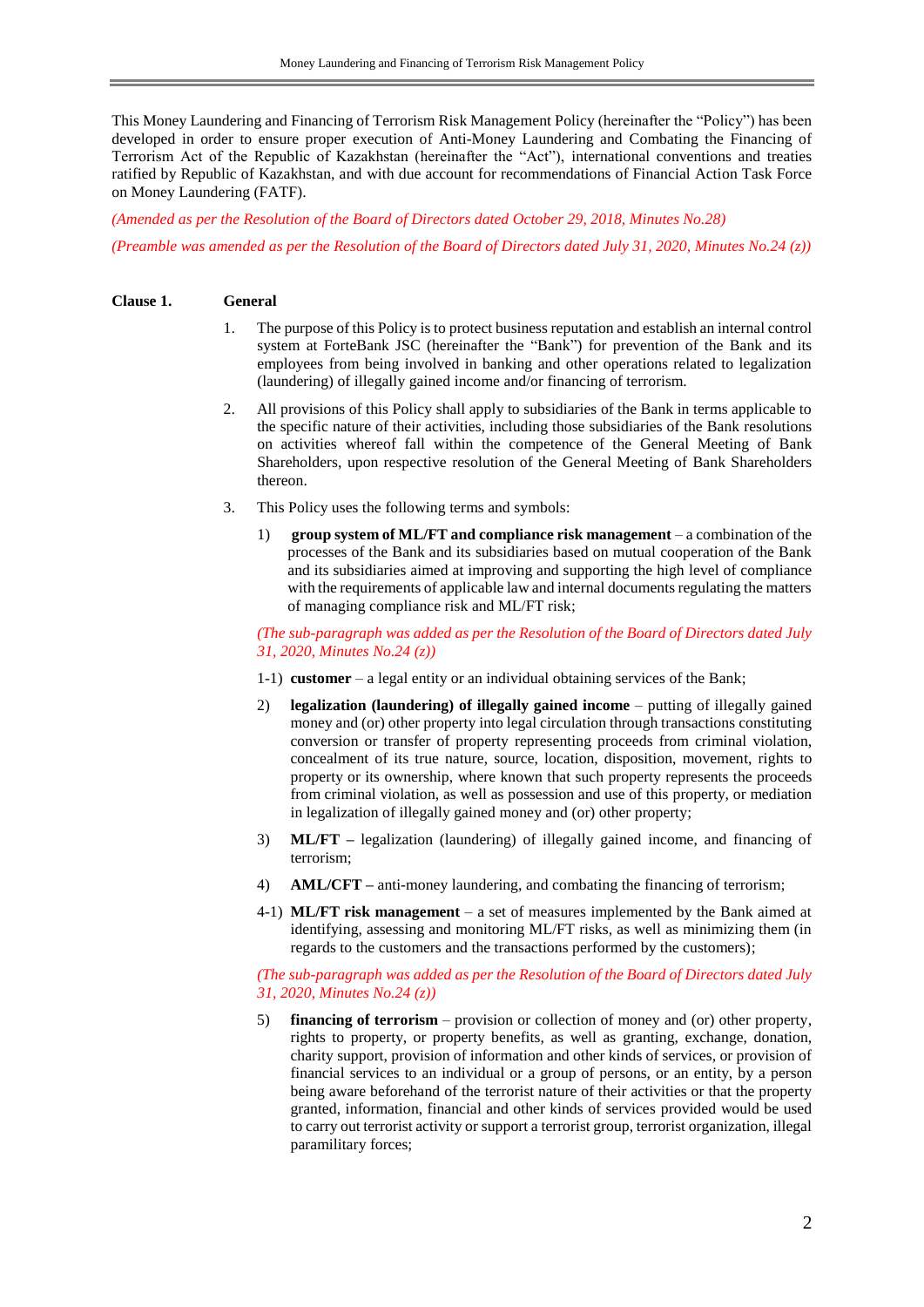- 6) **financial monitoring** a set of measures on collection, processing, analysis and use of data and information on transactions with money and (or) other assets, according to Republic of Kazakhstan laws.
- 4. This Policy requires all employees of the Bank to apply and adhere to this Policy and defines the basics of the group system of ML/FT risk management.

#### **Clause 2. Major Tasks of the Bank for the ML/FT Risk Management Purposes:**

- 1. The principles and provisions of this Policy, as well as current laws of the Republic of Kazakhstan are fundamental to the development of the Bank's internal regulations and order documents governing the process of establishing a business relationship and interaction with Customers
- 2. The Bank has internal documents in effect regulating the procedure of ML/FT management and internal control for AML/CFT purposes, including:
	- 1) procedures for arrangement of internal control for AML/CFT purposes, including functions and interaction of the Bank's business units, interaction with the Bank's subsidiaries;
	- 2) data on automated informational systems and software used for conducting internal control for AML/CFT purposes and transmitting messages to the Financial Monitoring Committee of the Ministry of Finance of the Republic of Kazakhstan, including the information regarding the developers;
	- 3) ML/FT risk management program and assessment method for AML/CFT purposes, as well as the procedure of application of said documents;
	- 4) customer acceptance and service programs (taking into account risk factors, including the ones identified and published on the Internet resource of a public authority regulating and overseeing the financial market;
	- 5) proper customers (their representatives) and beneficiary owners verification and identification procedures, including data recording and safekeeping of the documents and information received within the framework of internal control for AML/CFT purposes;
	- 6) procedures for monitoring and investigating customers' operations;
	- 7) procedures for submission of information to the Republic of Kazakhstan Ministry of Finance Financial Monitoring Committee;
	- 8) provisions to ensure maintenance of confidentiality and safekeeping of proprietary information;
	- 9) procedure for training (preparation) of employees;
	- 10) procedure for informing by employees, business units and authorized collegial bodies of the Bank about the facts of violation of internal documents and legislation on AML/CFT that have become known to them;
	- 11) the list of the management repors submitted to the Management Board and the Board of Directors, as well as the procedure of drafting and submitting the management reports following the results of assessment of the effectiveness of the internal control for AML/CFT purposes by the Internal Audit Service of the Bank.

*(Paragraph 2 was amended as per the Resolution of the Board of Directors dated July 31, 2020, Minutes No.24 (z))*

3. Internal documents determining execution of internal control for AML/CFT purposes are regularly reviewed in order to improve AML/CFT processes and to bring them in compliance with the amended requirements of the Republic of Kazakhstan laws and the internal documents and/or due to other changes in the Bank's activities.

*(Clause 2 was amended as per Resolution of the Board of Directors dated October 29, 2018, Minutes No.28)*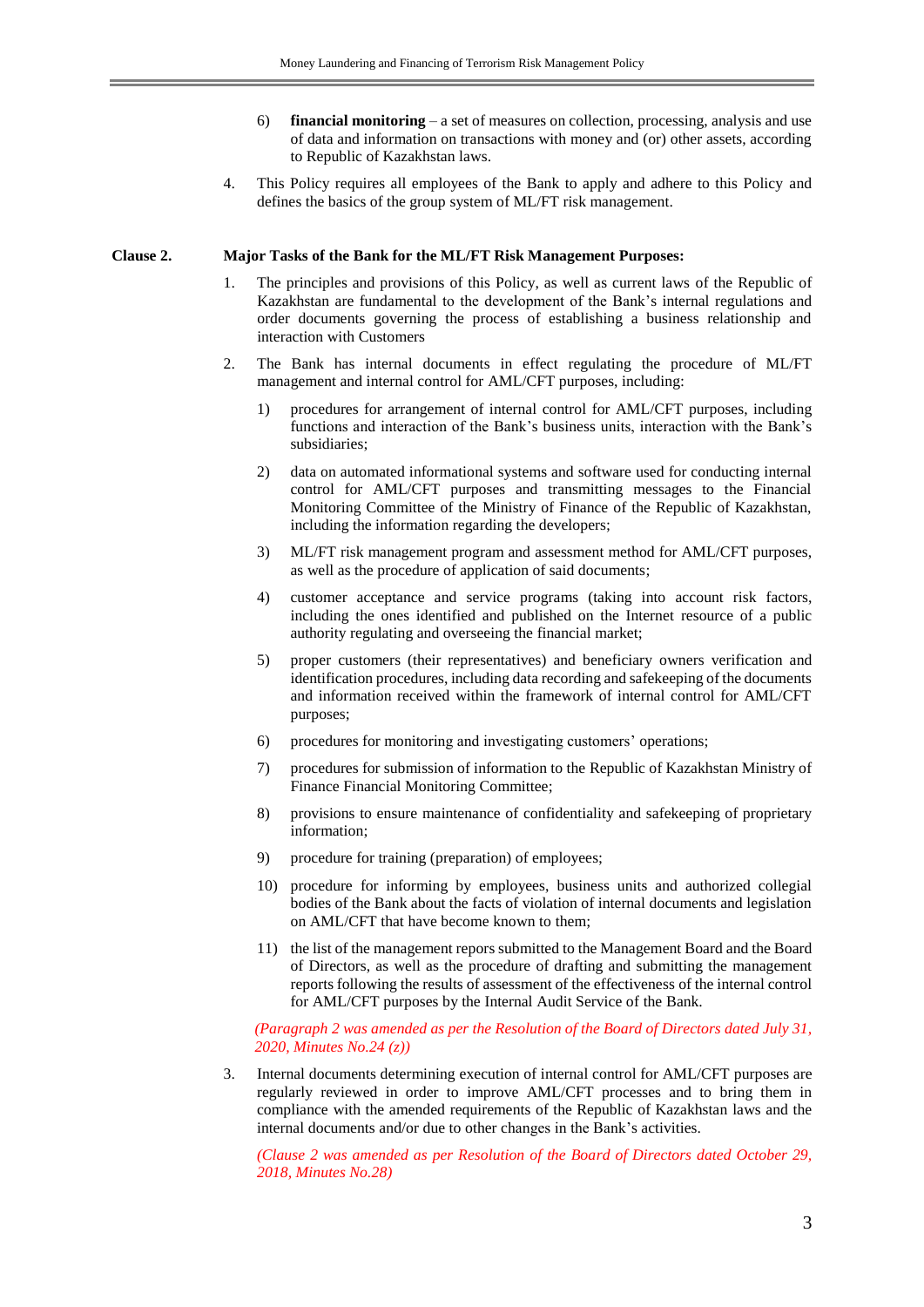## *(Paragraph 3 was amended as per the Resolution of the Board of Directors dated July 31, 2020, Minutes No.24 (z))*

#### **Clause 3. Customer Due Diligence**

- 1. One of the key principles of the system of alert and detection of operations (transactions) aimed at legalization (laundering) of illegally gained income is that the Bank employees must have sufficient information on customers (representatives thereof) and beneficial owners, from the very beginning of interaction with them or in the course of conducting a separate operation. Thus, customer due diligence involves a series of measures, some of which must be applied at the beginning of interaction with the customer, and the others – on a continuous basis throughout the period of interaction.
- 2. Identification of the customer (representative thereof) and beneficial owner involves carrying by the Bank of activities on recording and verification of information on the customer (representative thereof) and beneficial owner, establishment and recording of the intended purpose of business relationship, as well as obtaining and recording of other data as stipulated by internal documents of the Bank and Republic of Kazakhstan laws.

Continuous verification of the business relations and examination of the transactions performed by the customer, including, if necessary, receiving and recording data on the financing source of the performed transactions.

Processing and analysis of the information obtained allows examine the customer and its activities, both at initial stage and in the course of servicing, for the purpose to assess the risk of performance by the customer in future of legalization (laundering) of illegally gained income. In the process of customer identification, the Bank verifies information obtained from the customer (representative thereof) by referring to reliable, independent sources, databases or other information.

*(Paragraph 2 was amended as per the Resolution of the Board of Directors dated July 31, 2020, Minutes No.24 (z))*

- 3. The Bank shall take necessary measures to achieve reasonable assurance that the customer (representative thereof) is exactly the legal entity or individual he/she/it claims to be, as well as the measures to confirm the absence of constraints preventing provisions of certain services or products requested by the customer. The Bank also takes adequate and reasonable measures to establish the fact of customer's possible actions for the benefit of third parties, and to identify the persons for the benefit whereof the customer acts, except in cases stipulated by current Republic of Kazakhstan laws.
- 4. The Bank shall take necessary measures to identify individuals and legal entities in respect whereof there are sanctions of their government or international bodies, in order to prevent the establishment/continuation of business relationships with those persons or conducting of individual transactions with them.

The issues of working with the international sanctions shall be defined by the Rules for working with the international sanctions approved by the Resolution of the Management Board of the Bank dated December 26, 2018, Minutes No.85.

*(Paragraph 4 was amended as per the Resolution of the Board of Directors dated July 31, 2020, Minutes No.24 (z))*

- 5. The Bank neither opens nor maintains anonymous bank accounts or numbered bank accounts, neither does it make payments (transfers) on behalf of customers to such bank accounts.
- 6. The Bank neither opens nor maintains correspondent accounts for non-resident banks that have no physical presence in the state (territory) it is registered in as a bank and(or) obtained a banking license, and/or for non-resident banks registered in states or territories offering preferential tax treatment and/or not requiring the disclosure and provision of information at conducting financial operations.
- 7. Omitted.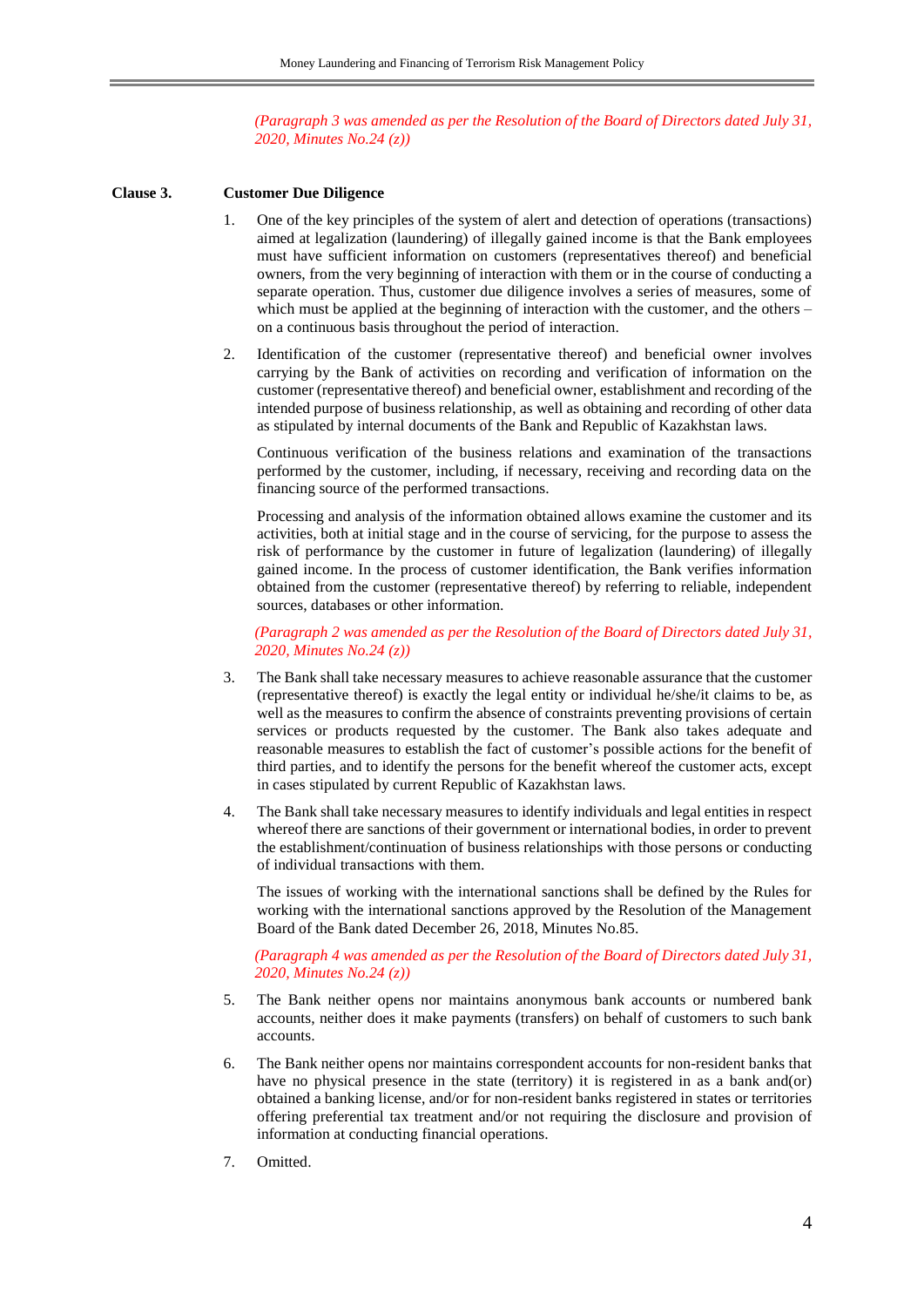*(Omitted as per the Resolution of the Board of Directors dated October 29, 2018, Minutes No.28)*

- 8. Customer (representative thereof) and beneficial owners due diligence includes performance of the following procedures:
	- 1) recording of information necessary for identification of an individual: data of the identity document, individual identification number (except for cases when the customer is not assigned with an individual identification number in accordance with the laws of the Republic of Kazakhstan), as well as legal address. If the Bank employee has established that a representative acts on behalf of the customer, the Bank shall identify the representative, verify the authority of such person to act on behalf and (or) in the interests of the customer, as well as identify the customer represented thereby. Information about the customer's representative shall be recorded in the relevant application form provided for in the Bank's internal documents. If the customer opens a bank account (makes a deposit) in the name of a third party, the Bank employee receives from the customer the information and documents that allow to identify and study the specified third party;
	- 2) recording of information necessary for identification of a legal entity (branch, representative office): data of the certificate of state registration (re-registration) of a legal entity (branch, representative office), business identification number (except for cases when the legal entity is not assigned with a business identification number in accordance with the laws of the Republic of Kazakhstan) or the number under which a non-resident legal entity is registered in a foreign state, as well as the location address and other documents, if they are provided by internal documents of the Bank for a certain type of service/operation carried out by the Bank;
	- 3) identification of the beneficial owner and recording of the information necessary for identification thereof, in accordance with subparagraph 1) hereof, except for the legal address. In order to identify the beneficial owner of the customer being a legal entity, the Bank shall establish the structure of its ownership and management on the basis of the constituent documents and the register of shareholders of such customer, or information obtained from other sources. If, as a result of the measures provided for in this subparagraph, the beneficial owner of the customer being a legal entity is not identified, the beneficial owner shall be deemed to be the sole executive body or the head of the collegial executive body of the customer being a legal entity. The information necessary for identification of the beneficial owner shall be recorded on the basis of information and (or) documents provided by the customer (representative thereof) or obtained from other sources;
	- 4) establishing the intended purpose and nature of the business relationship;
	- 5) conducting on a regular basis of verification of business relations and study of operations carried out by the customer through the Bank, including, if necessary, obtaining and recording of information about the source of financing of operations carried out;
	- 6) verification of accuracy and update of information about the customer (representative thereof) and the beneficial owner. The accuracy of the information necessary for identification of the customer (representative thereof), the beneficial owner, is verified by making a reconciliation with the data of the originals or notarized copies of the relevant documents, or by making a reconciliation with the data from available sources. In relation to the customer's representative, the powers of such person to act on behalf and (or) in the interests of the customer are verified in addition. The information is updated in the presence of the bases for doubt of reliability of earlier received data on the customer, the beneficial owner, and also in the cases provided by internal documents of the Bank.
	- 7) other measures provided by the law of the Republic of Kazakhstan, the internal documents of the Bank and the agreements with the customer.

*(The sub-paragraph was added as per the Resolution of the Board of Directors dated July 31, 2020, Minutes No.24 (z))*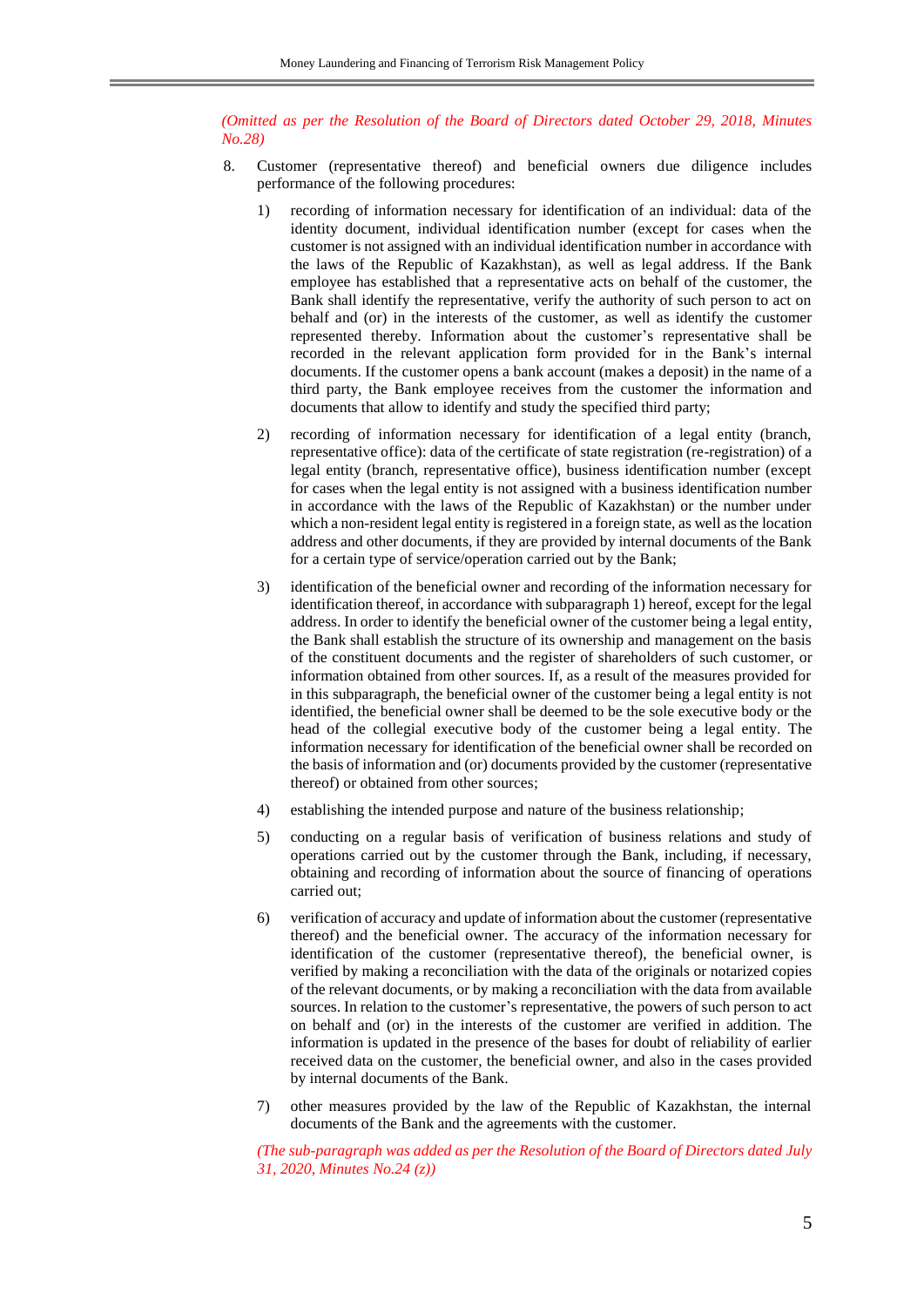- 9. Customer (representative thereof) and beneficial owner due diligence is carried out in following cases:
	- 1) establishment of business relationship with the customer;
	- 2) conducting transactions with money and/or other property subject to financial monitoring, including suspicious transactions in accordance with Republic of Kazakhstan laws;
	- 3) omitted;

*(The omission comes into effect on November 15, 2020, as per the Resolution of the Board of Directors dated July 31, 2020, Minutes No.24 (z))*

10. Depending on the degree of ML/FT risk, the Bank may apply enhanced or simplified customer due diligence measures, in accordance with internal documents of the Bank.

*(Paragraphs 8, 9 and 10 were amended as per the Resolution of the Board of Directors dated October 29, 2018, Minutes No.28)*

#### **Clause 4. Monitoring Procedures for AML/CFT Purposes**

1. In order to implement the Act requirements on customer due diligence, as well as on detection and submission to the authorized body on financial monitoring of messages on threshold and suspicious transactions, the Bank shall develop a program of customer transactions monitoring and study. The Bank uses the results of customer transactions monitoring and study for annual assessment of the degree of Bank services (products) exposure to ML/FT risks, as well as to review the levels of the risk of ML/FT with respect to customers.

The Bank determines the degree of customer transactions study with due account for the degree of exposure of Bank services (products) the customer uses to the ML/FT risk, and with due account for ML/FT scenarios (schemes) and (or) signs of unusual and suspicious transactions.

- 2. Monitoring procedures include the analysis of types of transactions conducted by the customer, and business areas thereof. When establishing customer activity monitoring procedures, the Bank takes into account the frequency, scope and nature of customer transactions in the context of the level of ML/FT risk assigned to the customer and Bank products/services used thereby.
- 3. The frequency of update and (or) the necessity to obtain more information about the customer (representative thereof) and beneficial owner are established by the Bank with due account for the level of ML/FT risk with respect to the customer (group of customers).
- 4. The Bank studies the transactions the customer conducts (has conducted) for a certain period of time, in the case of assigning a high level of ML/FT risk to the customer, as well as when the customer conducts a suspicious transaction.
- 5. Monitoring of customers' activities may be performed manually and/or automatically. Therewith, the Bank recognizes the importance of maintaining a state of constant vigilance by employees due to impossibility to automate such factors as intuition of employees, personal contacts of Bank employees with the customer or telephone conversations therewith, as well as abilities to detect transactions that have no meaning, based on practical experience.
- 6. The data obtained within implementation of the program of customer transactions monitoring and study is entered and stored in the customer file and (or) stored with the Bank throughout the period of business relationship with the customer, and at least five years from the date of completion or performance of an individual operation (transaction).

#### **Clause 5. Arrangement of ML/FT Risk Management at the Bank**

1. The Board of Directors and the Management Board are responsible for the establishment and efficient operation of the compliance risk management and ML/FT risk management systems.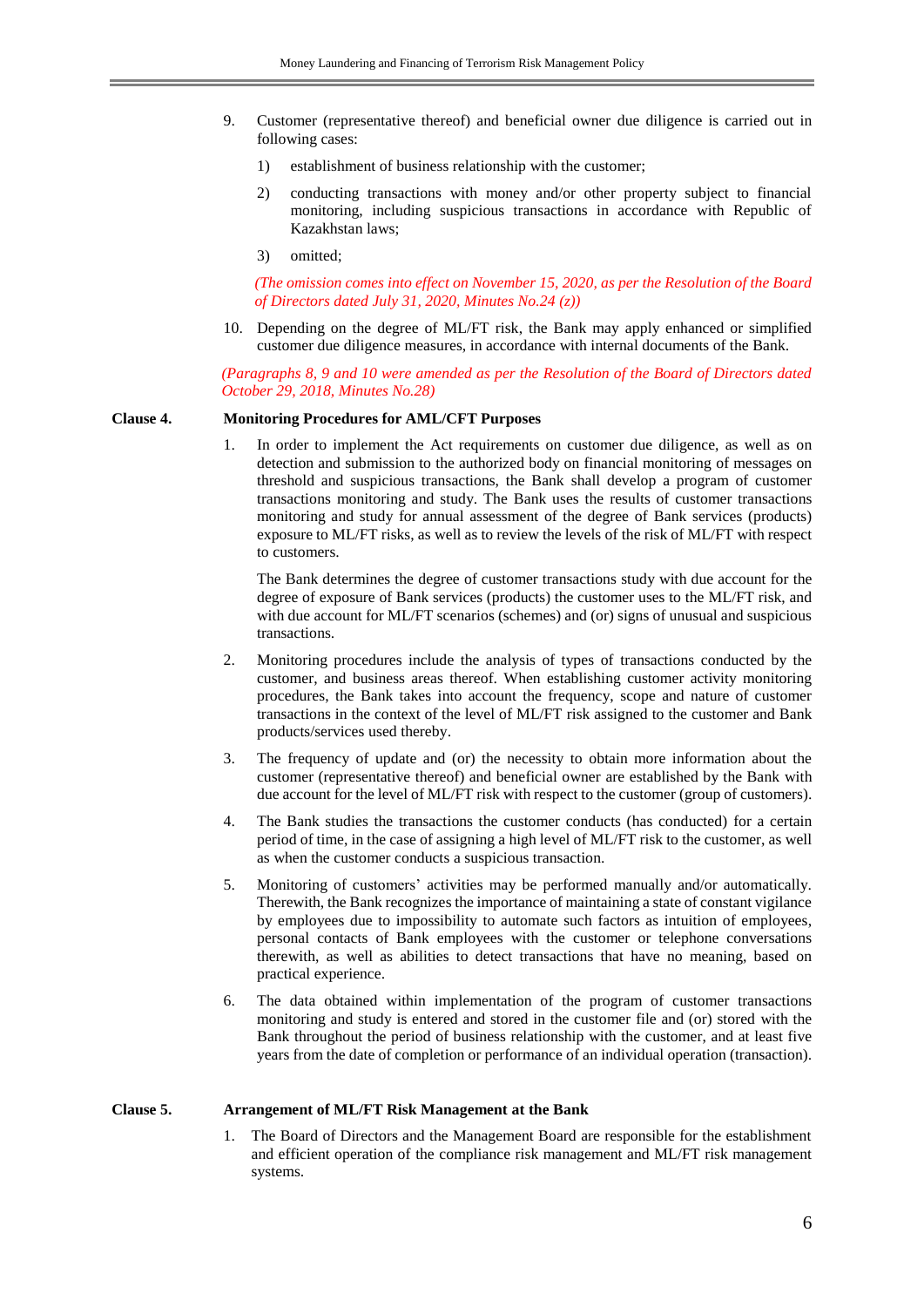*(Amended as per the Resolution of the Board of Directors dated July 31, 2020, Minutes No.24 (z))*

2. The Bank ensures in its staff the presence of Chief Compliance Controller who must have experience and credentials sufficient to make independent decisions in carrying out his/her duties. Chief Compliance Controller is responsible for organizing and coordinating compliance risk management process, including ML/FT risk.

*(Amended as per the Resolution of the Board of Directors dated July 31, 2020, Minutes No.24 (z))*

3. Chief Compliance Controller shall inform the Management Board and the Board of Directors of the Bank of the efficiency of the Bank's AML/CFT actions, and of the existing risks related to ML/FT, according to the Management Reports List submitted to the Management Board and the Board of Directors.

*(Amended as per the Resolution of the Board of Directors dated July 31, 2020, Minutes No.24 (z))*

- 4. All employees of the Bank must be aware of and understand their responsibilities and duties arising from the provisions of regulatory legal acts of the Republic of Kazakhstan and internal regulations of the Bank in respect of actions associated with legalization (laundering) of illegally gained income and financing of terrorism.
- 5. One of the most important instruments used for the AML/CFT purpose is the high level of employees training in terms of control over customer transactions subject to financial monitoring. Bank employees should get appropriate training and be familiar with:
	- 1) typology, schemes and methods of legalization (laundering) of illegally gained income and financing of terrorism, as well as the signs to determine suspicious transactions;
	- 2) duties of employees for AML/CFT purposes, including receiving from the customer of necessary documents (identity card, constituent and registration documents), detection of transactions in respect whereof there are suspicions that they may be related to legalization (laundering) of illegally gained income and financing of terrorism, and sending messages on those transactions, etc.
- 6. Omitted.

## *(Omitted as per the Resolution of the Board of Directors dated July 31, 2020, Minutes No.24 (z))*

7. The Bank shall conduct training of employees engaged in promotion and support of business, at least once a year. Based on the requirements of the Republic of Kazakhstan laws and with due account for the functions performed, the range of employees undergoing annual training may be extended.

*(Amended as per the Resolution of the Board of Directors dated July 31, 2020, Minutes No.24 (z))*

8. Additional training events are held in case of change of the Republic of Kazakhstan laws on AML/CFT and the internal documents of the Bank on AML/CFT.

*(Paragraphs 3, 4 and 5 were amended as per the Resolution of the Board of Directors dated October 29, 2018, Minutes No.28)*

## **Clause 6. Group System of ML/FT Risk Management**

- 1. The Bank and its subsidiaries shall arrange an effective mutual cooperation for AML/CFT purposes and shall exchange information and new AML/CFT methods;
- 2. The subsidiaries of the Bank and their subsidiaries shall comply with the requirements of the Policy and assist the Bank in creating a group system of ML/FT risk management, to the following extent:

ensuring that the agreements entered into with their customers shall contain the rights for transferring to the Bank the information on the customers, their official, representatives and beneficiary owners, as well as their transactions, in order to implement ALM/CFT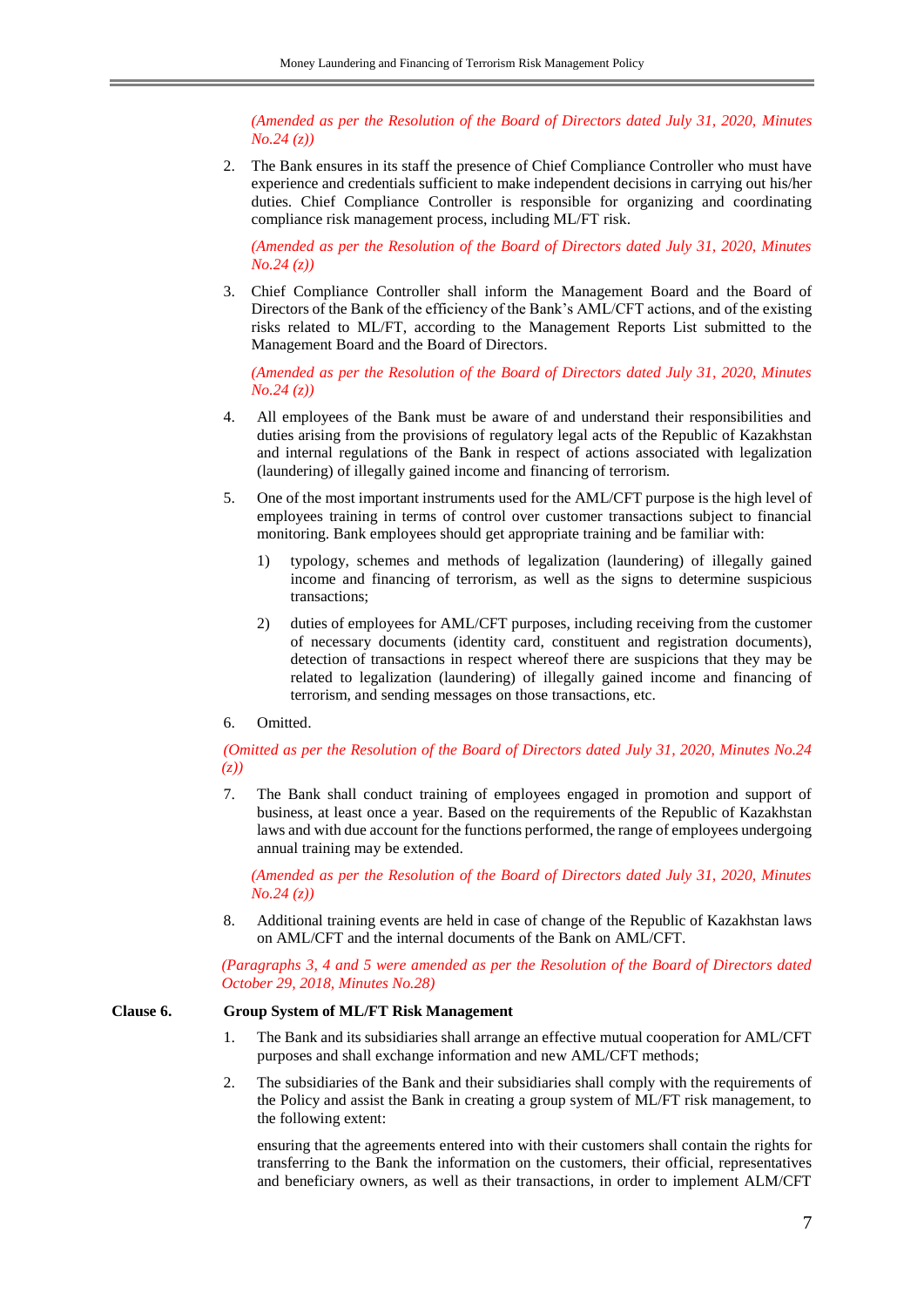measures. This information may be used by the Bank in order to analyze the transactions performed by the Bank's customers;

ensuring the existence of the proper customer verification procedures according to the requirements of the Law;

ensuring the standards to refusal to establish business relations / termination of business relations in the event of the customer being involved in the financing of terrorism or extremism;

identifying suspicious transactions and (or) the necessity of advice from the Compliance Control Service, forwarding information / inquiries to **[AML@fortebank.com](mailto:AML@fortebank.com)**;

conducting training according to the training courses provided by the Bank regarding AML/CFT issues.

3. The Bank subsidiaries shall ensure the existence of the ML/FT risk management procedures regulating ML/FT risk management process and internal control for the AML/CFT purposes at their subsidiaries (if available) according to the requiresmsnts of the Policy and the law of the Republic of Kazakhstan, taking into account the specific character of activity of such entities.

*(Clause 6 was added as per the Resolution of the Board of Directors dated July 31, 2020, Minutes No.24 (z))*

# **Clause 7. Final Provisions**

- 1. This Policy is reviewed and updated as necessary, and with due account of changes in Republic of Kazakhstan laws, as well as changes in international practice, standards and recommendations in AML/CFT which are not contrary to the laws of the Republic of Kazakhstan.
- 2. Responsibility for the failure to fulfill and/or improper fulfillment of the requirements of this Policy shall vest in all employees of the Bank.
- 3. Responsibility for implementation of this Policy and internal regulations and order documents of the Bank on issues related to AML/CFT shall be vested in all Bank employees involved in establishing business relationship and interaction with customers, as well as in divisions and collective bodies of the Bank which, within their competence, shall consider and agree issues of such nature.

Information on the events of violation of the requirements of the Policy shall be sent to the Compliance Control Service via email: **[AML@fortebank.com](mailto:AML@fortebank.com)**.

*(Amended as per the Resolution of the Board of Directors dated July 31, 2020, Minutes No.24 (z))*

- 4. Following the approval of this Policy, the Bank employees shall use its provisions at development and modification of internal regulations governing the requirements for the organization of AML/CFT process.
- 5. Bank's internal regulations developed by the Compliance Control Service within implementation of this Policy shall be approved by the authorized body/person of the Bank, including the Chief Compliance Controller, unless otherwise required by the legislation of the Republic of Kazakhstan and internal documents of the Bank.
- 6. Those issues not covered by this Policy shall be settled in accordance with the norms of Republic of Kazakhstan laws and/or the Bank's internal regulations.

*(Paragraphs 1 and 5 were amended as per the Resolution of the Board of Directors dated October 29, 2018, Minutes No.28)*